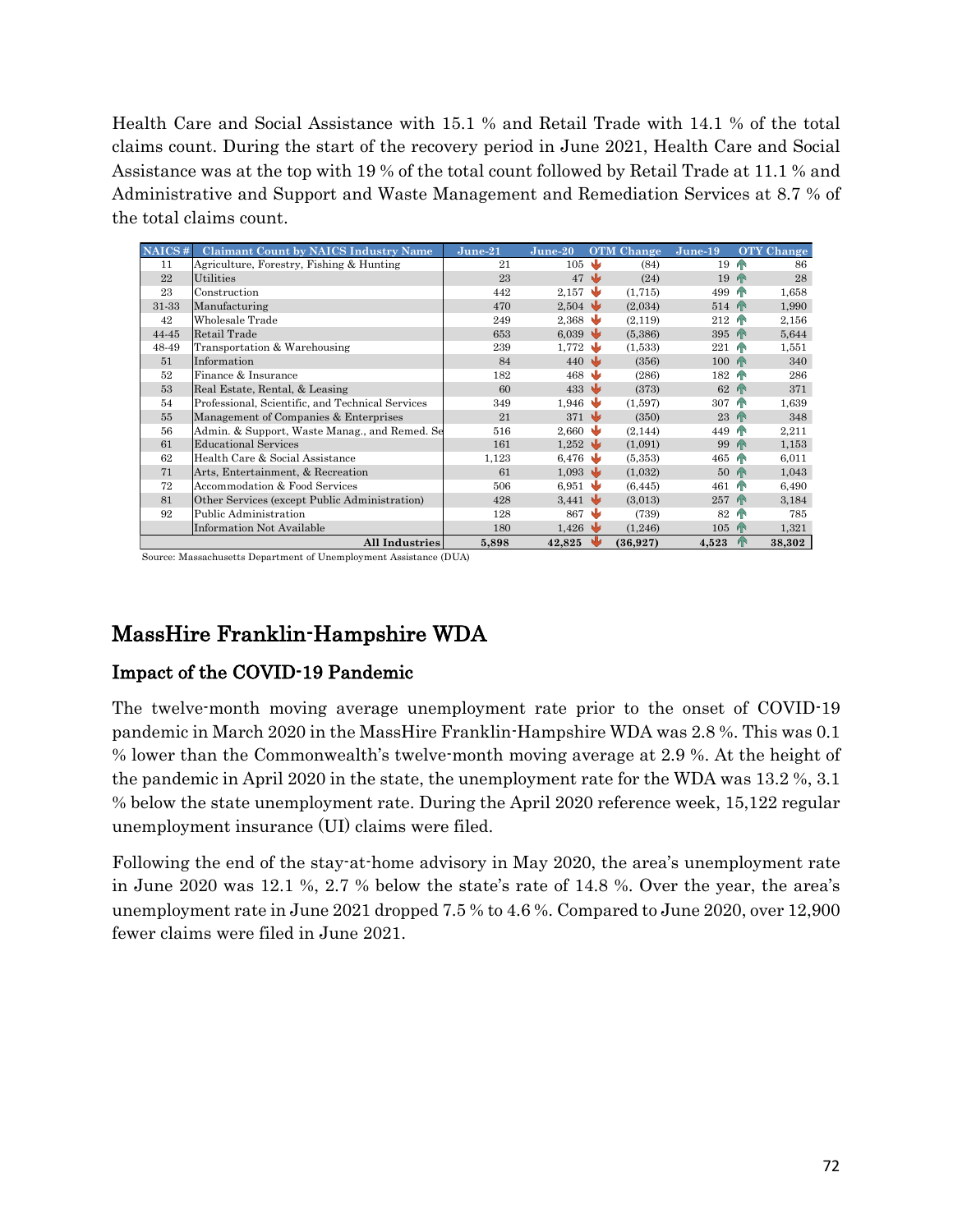



#### Gender

In the MassHire Franklin-Hampshire WDA, the historical claims data shows since 2015, the male gender had filed more claims than the female gender for most months, except July and August. In June 2019, 56.1 % of the 1,325 total claims filed were by males and 43.9 % by females. During the peak months of the pandemic, the female gender surpassed the male gender in claims starting in April 2020. The most claims filed by female claimants occurred in May 2020 at 8,200 claims, which was 54.3 % of the total claims count. In June 2020, the % of claims for the females was 56.2 % while the male gender was at 43.8 %. In June 2021, 867 claims were filed by females which was 51.2 % of the total claims.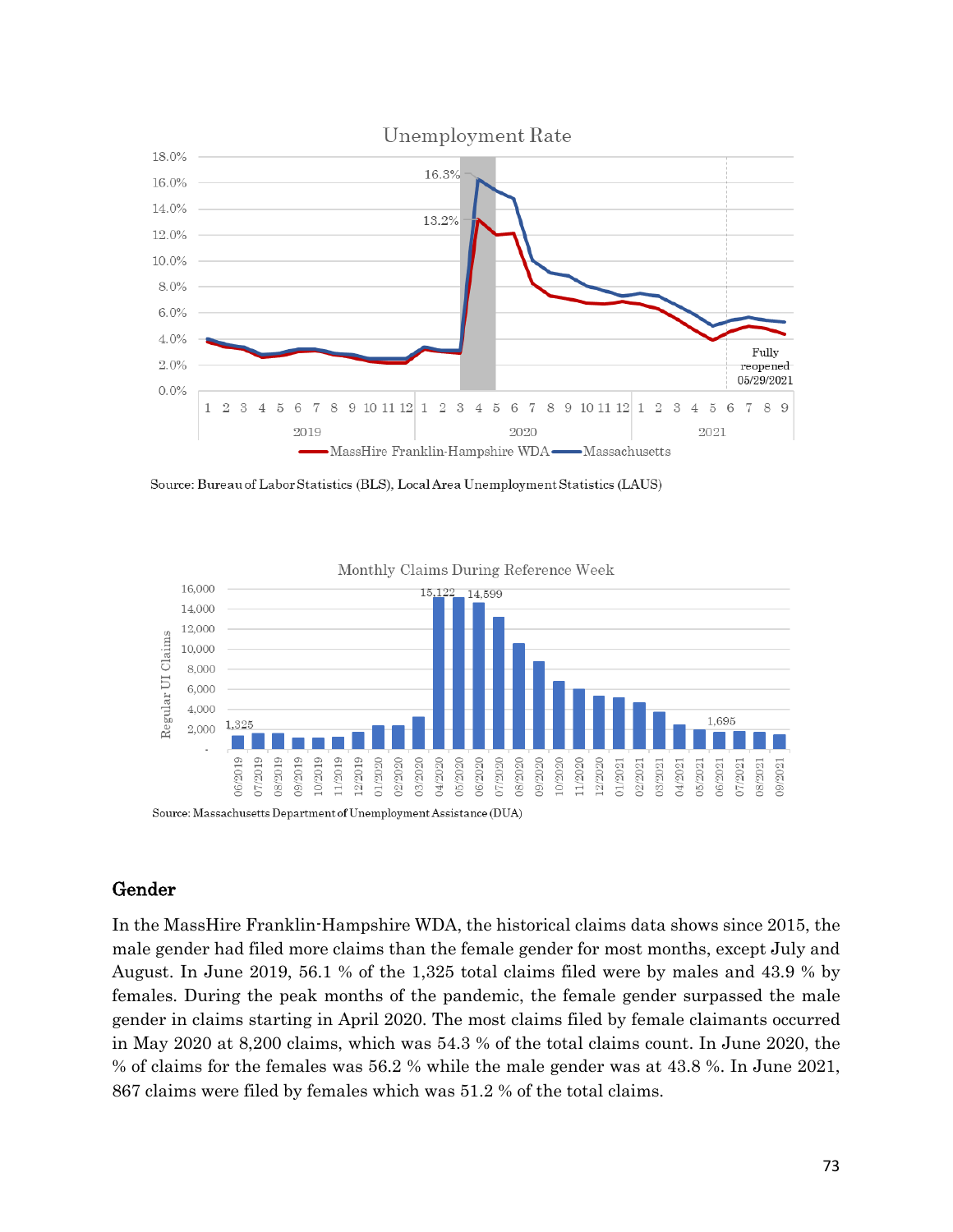

## Age

In the month of June, after the stay-at-home advisory ended in May 2020, claimants who were between 25 to 34 years old had the highest number of claims in the MassHire Franklin-Hampshire WDA at 3,564. This represents 24.4 % of the total claims count for the month. Those aged between 35 to 44 years had 2,700 claims filed, or 18.5 % of the total claims count. In June 2019, those between the ages of 45 to 54 years and 55 to 64 years had the most claims with a total of 284 and 309 claims respectively. At the start of the recovery period in June 2021, those aged 25 to 34 years had 389 claims filed, or 22.9 % of the total claims count for the month, and those between 35 to 44 years had 353 claims filed or 20.8 % of the total claims count.

| <b>AGE</b>         | $Jun-19$ | $J$ un- $20$ | $Jun-21$ |
|--------------------|----------|--------------|----------|
| 16 to 19 years     |          | 498          | 27       |
| 20 to 24 years     | 77       | 1,872        | 116      |
| 25 to 34 years     | 265      | 3,564        | 389      |
| 35 to 44 years     | 275      | 2,700        | 353      |
| $45$ to $54$ years | 284      | 2,286        | 316      |
| 55 to 64 years     | 309      | 2,412        | 347      |
| 65 years and over  | 107      | 1,267        | 147      |
| Total              | 1,325    | 14,599       | 1,695    |

Source: Massachusetts Department of Unemployment Assistano

## Educational Attainment

In the MassHire Franklin-Hampshire WDA, the historical monthly claims data shows the highest number of claims were filed by claimants with high school or GED diploma. During the peak months of the pandemic, those with high school or GED diploma remained at the top with the most claims filed. Thirty-three % of the claims in June 2020 were filed by claimants with a high school or GED diploma and 20.7 % had a bachelor's degree. In June 2021, of the 1,695 claims filed, 37.1 % were from claimants with high school or GED diploma and 18.5 % from claimants with a bachelor's degree. There were 290 claimants with some college education, which was 17.1 % of the total claims filed.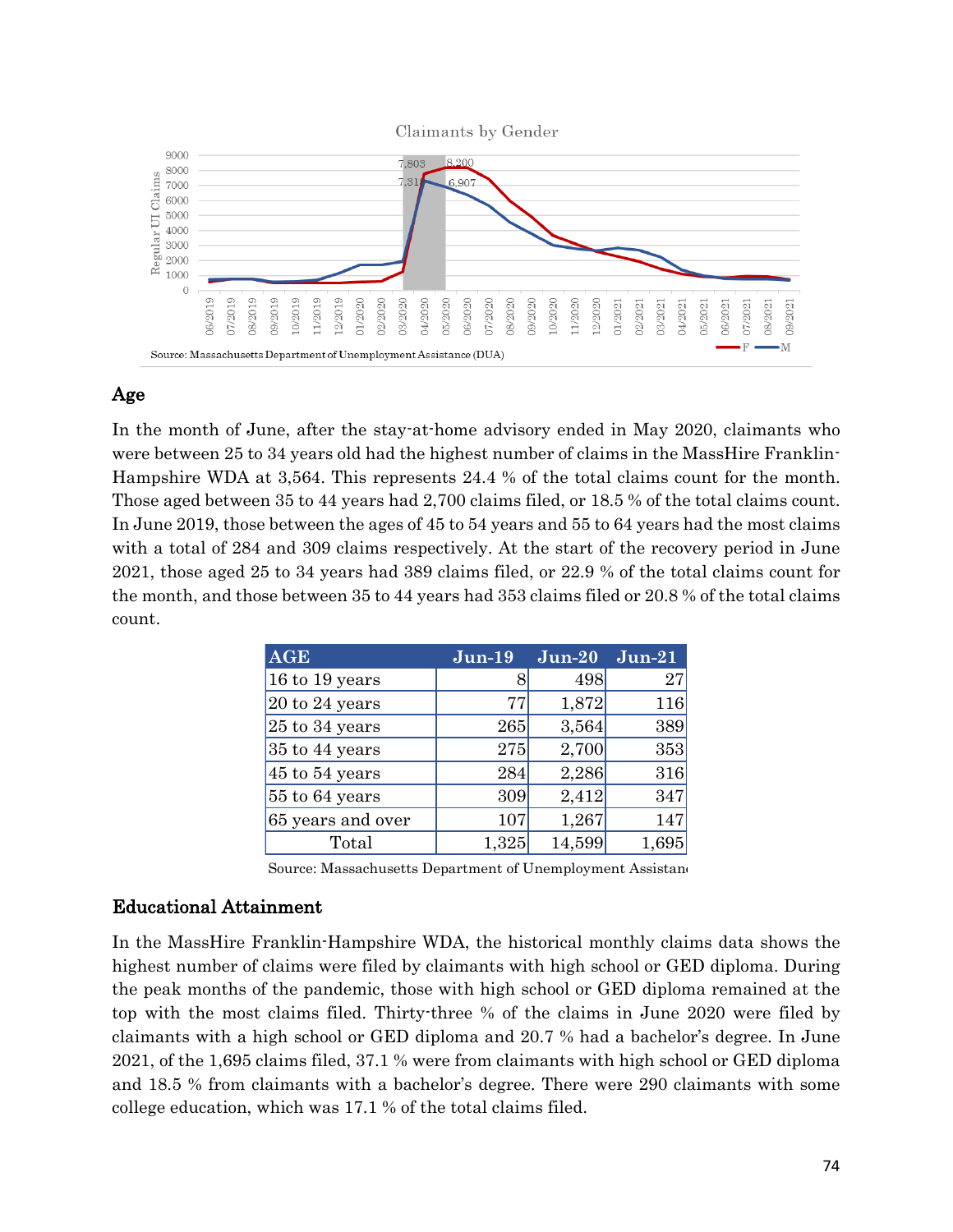

## Race and Ethnicity

In the historical claims data, Whites filed the most claims in the MassHire Franklin-Hampshire WDA and this trend continued during the pandemic. In June 2020, over 85 % of the total claims were filed by Whites and 2.7 % by Black/African Americans. Over five % of the claimants were Asians and five % were claimants with more than one race. At the beginning of the recovery period in June 2021, 3.5 % of the claimants were Asians, an increase of 0.9 % compared to the % of claims in June 2020.

| <b>RACE</b>                      | <b>June 2019</b> | $\frac{0}{6}$ | <b>June 2020</b> | $\%$    | <b>June 2021</b> | $\%$    |
|----------------------------------|------------------|---------------|------------------|---------|------------------|---------|
| American Indian/Alaskan Native   |                  | $0.0\%$       | 72               | 0.5%    | 9                | 0.5%    |
| Asian                            | 28               | 2.1%          | 377              | $2.6\%$ | 59               | 3.5%    |
| Black/African American           | 37               | 2.8%          | 387              | 2.7%    | 56               | 3.3%    |
| Race Do not wish to respond      | 83               | 6.3%          | 789              | 5.4%    | 102              | $6.0\%$ |
| More than one race               | 44               | 3.3%          | 484              | 3.3%    | 48               | 2.8%    |
| Native Hawaiian/Pacific Islander |                  | $0.0\%$       | 24 <sub>1</sub>  | 0.2%    |                  | $0.0\%$ |
| White                            | 1.128            | 85.5%         | 12.466           | 85.4%   | 1.417            | 83.8%   |
| Total                            | 1.320            | 100.0%        | 14.599           | 100.0%  | 1,691            | 100.0%  |

Source: Massachusetts Department of Unemployment Assistance (DUA)

In June 2019, over 88 % of the claims were filed by claimants not of Hispanic or Latino ethnicity and 6.3 % from Hispanic or Latino claimants. In April 2020 during the peak of the pandemic in the WDA, the % of the total claims from Hispanic or Latino claimants was 5.6 % while those not of Hispanic or Latino ethnicity was 89.5 %.

| <b>ETHNICITY</b>       | <b>June 2019</b> | $\frac{0}{6}$ | <b>June 2020</b> | $\frac{0}{6}$ | <b>June 2021</b> | $\frac{0}{6}$ |
|------------------------|------------------|---------------|------------------|---------------|------------------|---------------|
| Hispanic or Latino     | 83               | 6.3%          | 1,000            | $6.8\%$       | 120              | 7.1%          |
| I choose not to answer | 75               | $5.7\%$       | <b>763</b>       | $5.2\%$       | 97               | 5.7%          |
| Not Hispanic or Latino | 1.167            | 88.1%         | 12.836           | 87.9%         | 1.478            | 87.2%         |
| Total                  | $1.325\,$        | 100.0%        | 14.599           | 100.0%        | 1,695            | 100.0%l       |

Source: Massachusetts Department of Unemployment Assistance (DUA)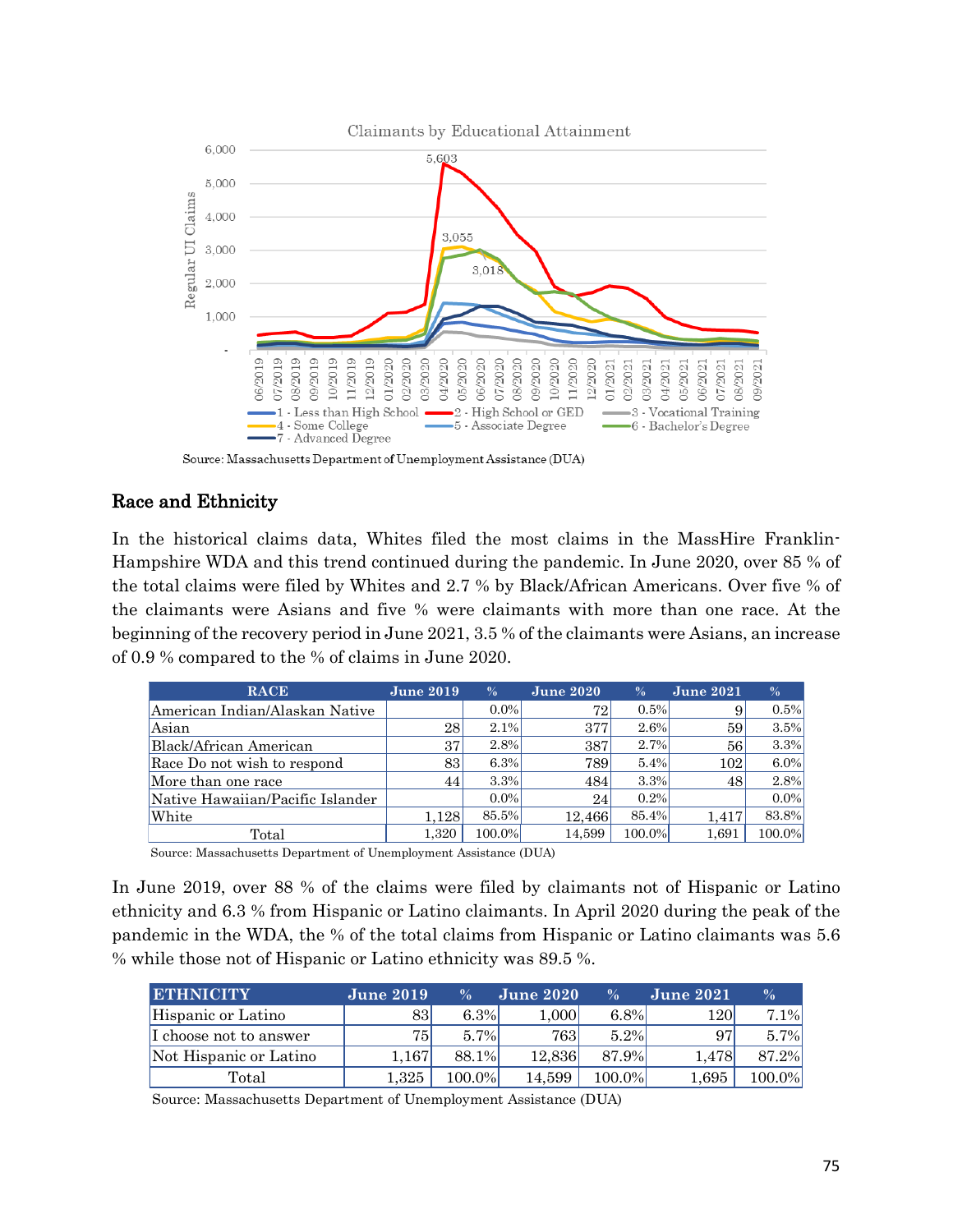#### **Occupations**

In June 2019, the top three occupations with the most claims were Construction and Extraction with 12.7 % of the total claims, Management with 11.8 % of the total claims and Food Preparation and Serving Related with 10.2 % of the total claims count. In June 2020, 20.2 % of the claims were filed by claimants in Food Preparation and Serving Related occupations, 10.1 % in Office and Administrative Support occupations, and 9.2 % in Management occupations. In June 2021, 12.4 % were claimants in Food Preparation and Serving Related occupations, 12.2 % in Management occupations, and 9.7 % in Office and Administrative Support occupations.

| SOC# | <b>Claimant Count by SOC Occupation Name</b> | $June-21$ | $June-20$                     |     | <b>OTY</b> Change | June-19        |                | <b>OTY</b> Change |
|------|----------------------------------------------|-----------|-------------------------------|-----|-------------------|----------------|----------------|-------------------|
| 11   | Management                                   | 206       | 1,341                         | N   | (1, 135)          | 157            | n <sub>R</sub> | 1,184             |
| 13   | Business & Financial Operations              | 44        | 288                           |     | (244)             | 50             | <b>AN</b>      | 238               |
| 15   | Computer & Mathematical                      | 29        | 147                           | w   | (118)             | 29             | ИN             | 118               |
| 17   | Architecture & Engineering                   | 11        | $82\sqrt{2}$                  |     | (71)              | 16             | <b>AN</b>      | 66                |
| 19   | Life, Physical, & Social Science             | 13        | $72\text{ }$                  |     | (59)              | 7              | <b>AN</b>      | 65                |
| 21   | Community & Social Service                   | 54        | 254                           | ۰W  | (200)             | 33             | <b>AN</b>      | 221               |
| 25   | Education, Training, & Library               | 110       | 758                           |     | (648)             | 89             | ИN             | 669               |
| 27   | Arts, Design, Entertainment, Sports, & Media | 16        | 347                           | w   | (331)             | 29             | <b>AN</b>      | 318               |
| 29   | Healthcare Practitioners & Technical         | 65        | 748                           |     | (683)             | 42             | ИN             | 706               |
| 31   | Healthcare Support                           | 63        | $483 \quad \text{V}$          |     | (420)             | 26             | <b>AN</b>      | 457               |
| 33   | Protective Service                           | 24        | 139                           | w   | (115)             | 10             | 4 <sup>N</sup> | 129               |
| 35   | Food Preparation & Serving Related           | 210       | 2,956                         |     | (2,746)           | 135            | <b>AN</b>      | 2,821             |
| 37   | Building and Grounds Cleaning & Maintenance  | 45        | 464                           |     | (419)             | 19             | <b>AN</b>      | 445               |
| 39   | Personal Care & Service                      | 90        | $741 \; \text{V}$             |     | (651)             | 52             | <b>AN</b>      | 689               |
| 41   | Sales & Related                              | 123       | 1.277                         | w   | (1, 154)          | 89             | ИN             | 1,188             |
| 43   | Office & Administrative Support              | 164       | 1,476                         |     | (1,312)           | 110            | <b>AN</b>      | 1,366             |
| 45   | Farming, Fishing, & Forestry                 | 5         | 42                            | N   | (37)              | $\overline{2}$ | ИN             | 40                |
| 47   | Construction & Extraction                    | 154       | 673 $\sqrt{ }$                |     | (519)             | 168            | <b>AN</b>      | 505               |
| 49   | Installation, Maintenance, & Repair          | 42        | 440                           | ۰W  | (398)             | 54             | ИN             | 386               |
| 51   | Production                                   | 97        | $770\,$ $\blacktriangleright$ |     | (673)             | 102            | 4N             | 668               |
| 53   | Transportation & Material Moving             | 113       | 974                           |     | (861)             | 98             | ИN             | 876               |
|      | Information Not Available                    | 8         | 85                            | ۰IJ | (77)              | $\overline{4}$ | <b>AN</b>      | 81                |
|      | All Occupations                              | 1,695     | 14,599                        | 业   | (12,904)          | 1,327          | <b>AN</b>      | 13,272            |

Source: Massachusetts Department of Unemployment Assistance (DUA)

#### Industry

In June 2019, the top three industries in the MassHire Franklin-Hampshire WDA with the most claims were Construction with 13.1 % of the total claims, Manufacturing with 11.2 % of the total, and Health Care and Social Assistance with 10.1 % of the total count. In June 2020, Accommodation and Food Services topped the list with 17.1 % of the total count followed by Health Care and Social Assistance with 14 % and Retail Trade with 11.6 % of the total claims count. During the start of the recovery period in June 2021, Health Care and Social Assistance was at the top with 14 % of the total count followed by Retail Trade at 10.3 % and Construction at 9.3 % of the total claims count.